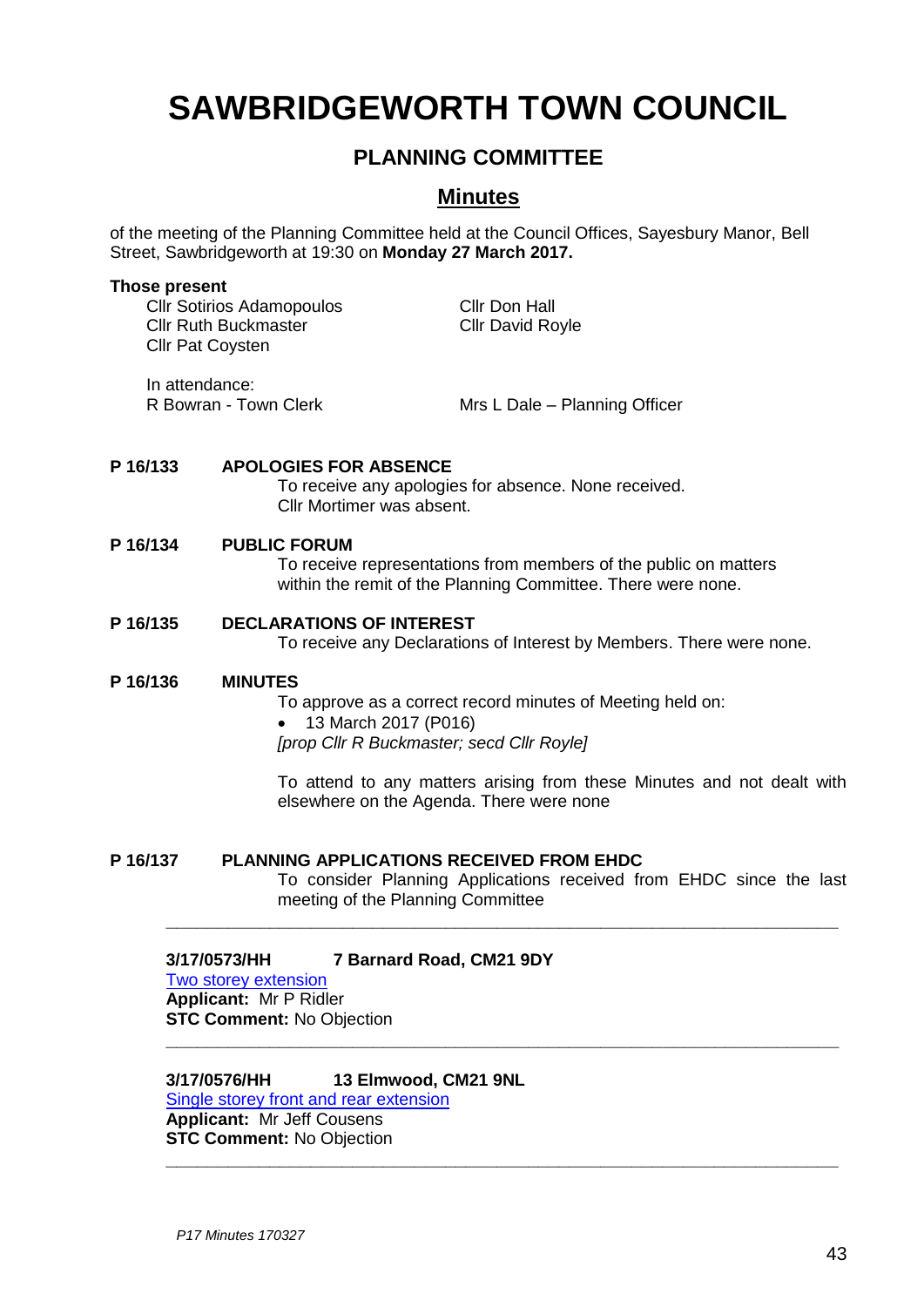#### **\_\_\_\_\_\_\_\_\_\_\_\_\_\_\_\_\_\_\_\_\_\_\_\_\_\_\_\_\_\_\_\_\_\_\_\_\_\_\_\_\_\_\_\_\_\_\_\_\_\_\_\_\_\_\_\_\_\_\_\_\_\_\_\_\_ 3/17/0585/FUL Bowls Club Pavilion, Townfields, Springhall Road** [Link extension between two existing buildings](https://publicaccess.eastherts.gov.uk/online-applications/applicationDetails.do?activeTab=summary&keyVal=OMHW2FGLFWZ00) **Applicant:** The Sawbridgeworth Bowling Club **STC Comment:** No Objection **\_\_\_\_\_\_\_\_\_\_\_\_\_\_\_\_\_\_\_\_\_\_\_\_\_\_\_\_\_\_\_\_\_\_\_\_\_\_\_\_\_\_\_\_\_\_\_\_\_\_\_\_\_\_\_\_\_\_\_\_\_\_\_\_\_**

#### **3/17/0605/HH 7 Rowney Wood, CM21 0HR**

[Demolition of rear sun room extension. Proposed single storey rear extension.](https://publicaccess.eastherts.gov.uk/online-applications/applicationDetails.do?activeTab=summary&keyVal=OMJQR9GLFXU00)  [Conversion of garage to living space. Loft conversion with 2 rear facing dormers.](https://publicaccess.eastherts.gov.uk/online-applications/applicationDetails.do?activeTab=summary&keyVal=OMJQR9GLFXU00)  [Alterations to front elevation including new dwarf gable over front door. Enlarged rear first](https://publicaccess.eastherts.gov.uk/online-applications/applicationDetails.do?activeTab=summary&keyVal=OMJQR9GLFXU00)  [floor window](https://publicaccess.eastherts.gov.uk/online-applications/applicationDetails.do?activeTab=summary&keyVal=OMJQR9GLFXU00) **Applicant:** Mr Pett **STC Comment:** No Objection

**\_\_\_\_\_\_\_\_\_\_\_\_\_\_\_\_\_\_\_\_\_\_\_\_\_\_\_\_\_\_\_\_\_\_\_\_\_\_\_\_\_\_\_\_\_\_\_\_\_\_\_\_\_\_\_\_\_\_\_\_\_\_\_\_\_**

**\_\_\_\_\_\_\_\_\_\_\_\_\_\_\_\_\_\_\_\_\_\_\_\_\_\_\_\_\_\_\_\_\_\_\_\_\_\_\_\_\_\_\_\_\_\_\_\_\_\_\_\_\_\_\_\_\_\_\_\_\_\_\_\_\_**

**\_\_\_\_\_\_\_\_\_\_\_\_\_\_\_\_\_\_\_\_\_\_\_\_\_\_\_\_\_\_\_\_\_\_\_\_\_\_\_\_\_\_\_\_\_\_\_\_\_\_\_\_\_\_\_\_\_\_\_\_\_\_\_\_\_**

**\_\_\_\_\_\_\_\_\_\_\_\_\_\_\_\_\_\_\_\_\_\_\_\_\_\_\_\_\_\_\_\_\_\_\_\_\_\_\_\_\_\_\_\_\_\_\_\_\_\_\_\_\_\_\_\_\_\_\_\_\_\_\_\_\_**

**\_\_\_\_\_\_\_\_\_\_\_\_\_\_\_\_\_\_\_\_\_\_\_\_\_\_\_\_\_\_\_\_\_\_\_\_\_\_\_\_\_\_\_\_\_\_\_\_\_\_\_\_\_\_\_\_\_\_\_\_\_\_\_\_\_**

**\_\_\_\_\_\_\_\_\_\_\_\_\_\_\_\_\_\_\_\_\_\_\_\_\_\_\_\_\_\_\_\_\_\_\_\_\_\_\_\_\_\_\_\_\_\_\_\_\_\_\_\_\_\_\_\_\_\_\_\_\_\_\_\_\_**

### **3/17/0608/FUL The Bungalow, Rowneybury, Harlow Road**

[Demolition of existing bungalow and erection of 1No. two storey dwelling](https://publicaccess.eastherts.gov.uk/online-applications/applicationDetails.do?activeTab=summary&keyVal=OMK1VCGLFY100) **Applicant:** Mr N Utley **STC Comment:** No Objection

#### **3/17/0619/HH 11 Cherry Gardens, CM21 9DW** [New porch to front of house](https://publicaccess.eastherts.gov.uk/online-applications/applicationDetails.do?activeTab=summary&keyVal=OMN4YPGLFYY00)

**Applicant:** Dr and Mrs Bailey **STC Comment:** No Objection

**3/17/0630/HH 32 Knight Street, CM21 9AX** [Erection of garden shed](https://publicaccess.eastherts.gov.uk/online-applications/applicationDetails.do?activeTab=summary&keyVal=OMR4KZGL00X00) **Applicant:** Mr L Tripp **STC Comment:** No Objection

#### **P 16/138 LATE PLANNING APPLICATIONS**

To deal with Planning Applications received from EHDC following the Publication of this Agenda and received before 24 March 2017

**3/17/0673/HH Hundred Lodge, The Forebury, CM21 9BD** [Single storey rear extension](https://publicaccess.eastherts.gov.uk/online-applications/applicationDetails.do?activeTab=summary&keyVal=OMR4KZGL00X00) **Applicant:** Mr S Trunley **STC Comment:** No Objection

#### **P 16/139 PLANNING DECISIONS MADE BY EHDC**

**3/17/0115/FUL Sawbridgeworth Memorial Hall, The Forebury, CM21 9BD** [Proposed single storey front extension](https://publicaccess.eastherts.gov.uk/online-applications/applicationDetails.do?activeTab=summary&keyVal=OJYZK5GL00X00) **Applicant: Mr P Lee** *STC Comment: No objection EHDC Decision: Granted* **\_\_\_\_\_\_\_\_\_\_\_\_\_\_\_\_\_\_\_\_\_\_\_\_\_\_\_\_\_\_\_\_\_\_\_\_\_\_\_\_\_\_\_\_\_\_\_\_\_\_\_\_\_\_\_\_\_\_\_\_\_\_\_\_\_**